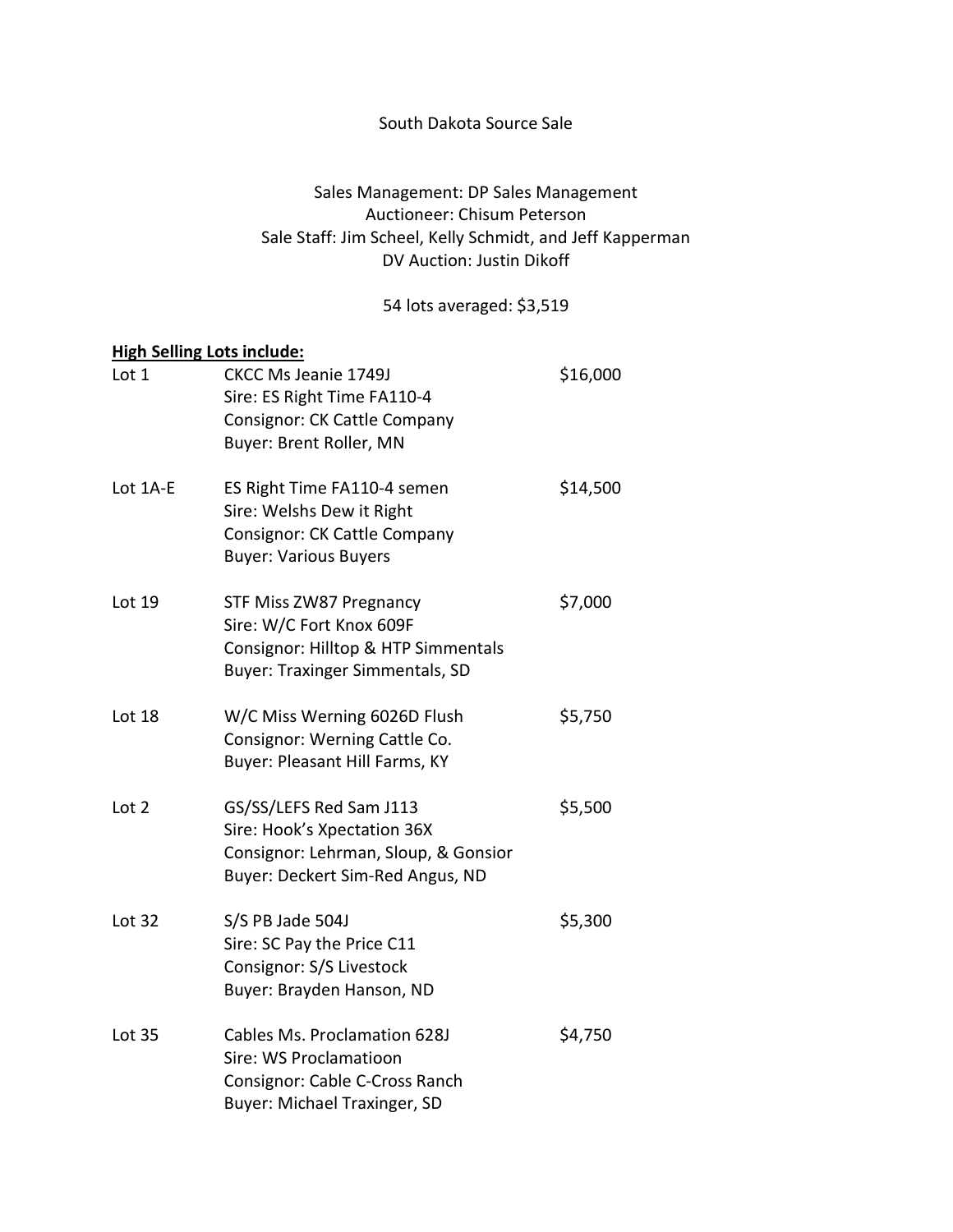| Lot 16   | CMW ML Ginger 101D<br>Sire: WLE Uno Mas<br>Bred to: KRJ Dakota Outlaw<br>Consignor: Double J Simmentals<br>Buyer: Superior Simmentals, UT               | \$4,750 |
|----------|---------------------------------------------------------------------------------------------------------------------------------------------------------|---------|
| Lot 37   | STG Jezebel J114G<br>Sire: Mr. SR 71 Right Now E1538<br><b>Consignor: Theresa Claeys</b><br>Buyer: Jake Tiede, SD                                       | \$4,400 |
| Lot $12$ | <b>TSN Miss Innovator H726</b><br>Sire: CDI Innovator<br>Bred to: KBHR High Road<br><b>Consignor: TSN Simmentals</b><br>Buyer: Cable C-Cross Ranch, SSD | \$4,250 |
| Lot 13   | <b>TSN Miss Beacon H737</b><br>Sire: Hook's Beacon<br>Bred to: GAR Hometown<br><b>Consignor: TSN Simmentals</b><br>Buyer: Ron Gilliland, CA             | \$4,000 |
| Lot 10   | 2E Harmony 4H<br>Sire: Hook's Black Hawk 50B<br>Bred to: LCDR Affirmed<br>Consignor: Double E Simmentals<br>Buyer: Ed Fishbach, SD                      | \$3,950 |
| Lot 20B  | TOST Ms Deidra 612D embryos<br>Sire: LCDR Favor<br><b>Consignor: Tostenson Family VCattle</b><br>Buyer: Roland Henry, TX                                | \$3,750 |
| Lot 11   | ALL In Gigi<br>Sire: GSC All In 72A<br>Bred to: W/C Rest Easy<br>Consignor: Michael C Waid, DVM<br>Buyer: Randy & Dawn Rinehart                         | \$3,700 |
| Lot 8    | <b>Gonsior Hossanna H3</b><br>Sire: W/C Bankroll 811D<br>Bred to: SO Remedy                                                                             | \$3,500 |